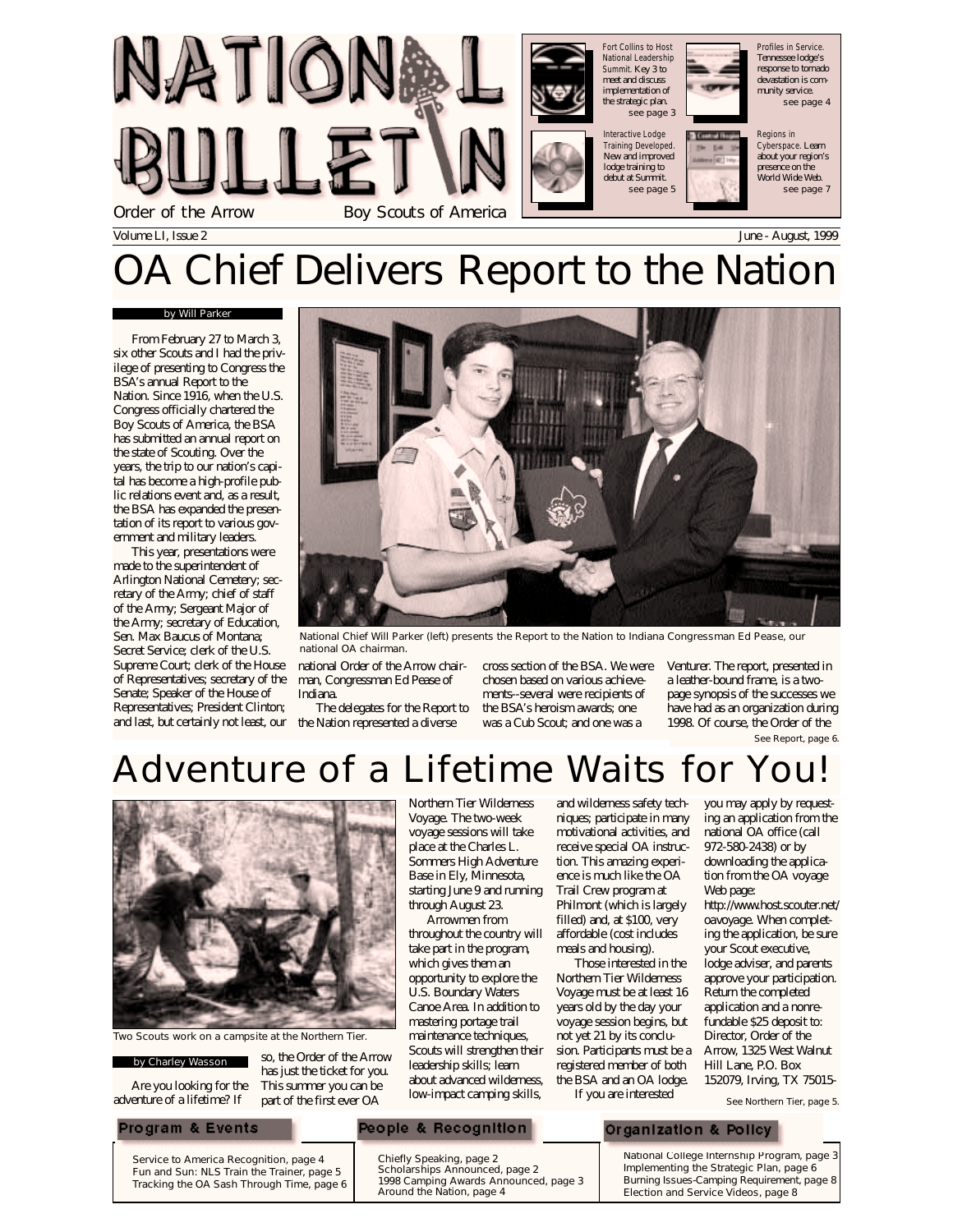



National Chief Will Parker (left) and National Vice Chief Andrew Oh.

#### Dear Brothers,

By the time you receive this National Bulletin, a third, or perhaps even a half of your OA program year has gone by. You may be finishing up your troop elections, going on your last camping weekend until the fall, or preparing for summer camp. Your involvement in the Order of the Arrow has been busy and exciting this past year.

We, too, find ourselves in a similar situation. We feel excited by the opportunity to meet you, to talk with you, and to serve you. The individual Arrowman—each and every one of you—is what makes the Order such a great organization. You allow the spirit of the OA to reach all parts of Scouting and our nation. Your role in Scouting's National Honor Society is important, and we thank you for your involvement.

This year, we want to be part of your dream—your vision of brotherhood, cheerfulness, and service. We would like to assist you in passing the fire of cheerful service on to others. Please feel free to contact us about any questions or comments you may have about our Order.

This is the year that we, working together, can make a difference to a young Scout. If we can seize the moment and go about our lives with enthusiasm and humility, we can make our organization great. In doing so, we may just make the world a better place to live. We can make our mark in "the great play of life."

Let us work toward fulfilling our great purpose together.

Yours in Scouting,

بالمسابقين

Will Parker **Andy Oh**<br>
National Chief **Andy Oh**<br>
National National N

t, parti de Cito National Vice Chief



- That 555 members were honored in 1998 with the Founder's Award for unselfish service to their lodges?
- That 2,625 members were selected as Vigil Honor members in 1998?

For He, Who Serves His Fellows, Is of All His Fellows Greatest

# **LY** The E. Urner Goodman Scholarship Recipients

by Billy W. Walley

The E. Urner Goodman Scholarship program was established as a meaningful living memorial to our founder by providing needed financial resources that will perpetuate continued high-caliber, service-minded individuals dedicated to professional Scouting service. It is only fitting that an educational scholarship be named for Dr. Goodman since he was a teacher before entering professional Scouting. For 1999, the national OA Committee has agreed to fund \$6,500 in scholarships, and the recipients and the amount that they will receive are:

Corey L. Haynes will receive \$2,500. He is registered with the Adirondack Council, Plattsburgh, New York, and is a member of the Loon Lodge. He is a sophomore at Saint Lawrence University in Canton, New York, and is majoring in history and Canadian studies. He is an Eagle Scout with seven Palms, and has served as lodge chief and vice chief, and as section vice chief in two sections.



Hogan

Mark F. Hogan will receive \$2,500. He is registered with the Old Colony Council, Canton, Massachusetts, and is

a member of the Tisquantum Lodge. He is a sophomore at Curry College, Milton, Massachusetts, and he is majoring in communications. He is an Eagle Scout and has served as lodge chief and lodge secretary. He now serves as section chief.

LaVar Thompson will receive \$1,500. He is registered with the Pine Burr Area Council, Hattiesburg,

Mississippi, and is a member of the Ti'ak Lodge. He is a sophomore at Pearl River Community College, where he is majoring in history. He plans to attend Stephen F. Austin State University in Texas. He is an Eagle Scout and served as lodge chief for three terms.



Thompson

# Josh Sain Memorial Scholarship Recipients

The Josh Sain Memorial Scholarship was established in 1998 to honor the spirit and the memory of Josh Sain, a former national vice chief of the Order of the Arrow. Scholarships from the E. Urner Goodman Scholarship Fund are provided to former national or regional officers upon successful completion of their terms. The national OA Committee has agreed to fund \$5,500 in scholarships, and the recipients and the amount they will receive are:



Mathew Milleson will receive \$3,000. He is registered with the Great Southwest Council, Albuquerque, New Mexico, and is a member of the Yah-Tah-Hey-Si-Kess Lodge. He now attends Baylor University in Waco, Texas, and is a sophomore majoring in psychology and philosophy. He is the immediate past national chief of the Order of the **Arrow** 

Milleson

Jason Kuder will receive \$2,500. He is registered with the Mohegan Council, Worcester, Massachusetts, and is a

member of the Pachachaug Lodge. He is a junior at Syracuse University in New York, where he is majoring in international relations. He is the immediate past chief of the Northeast Region.



Kuder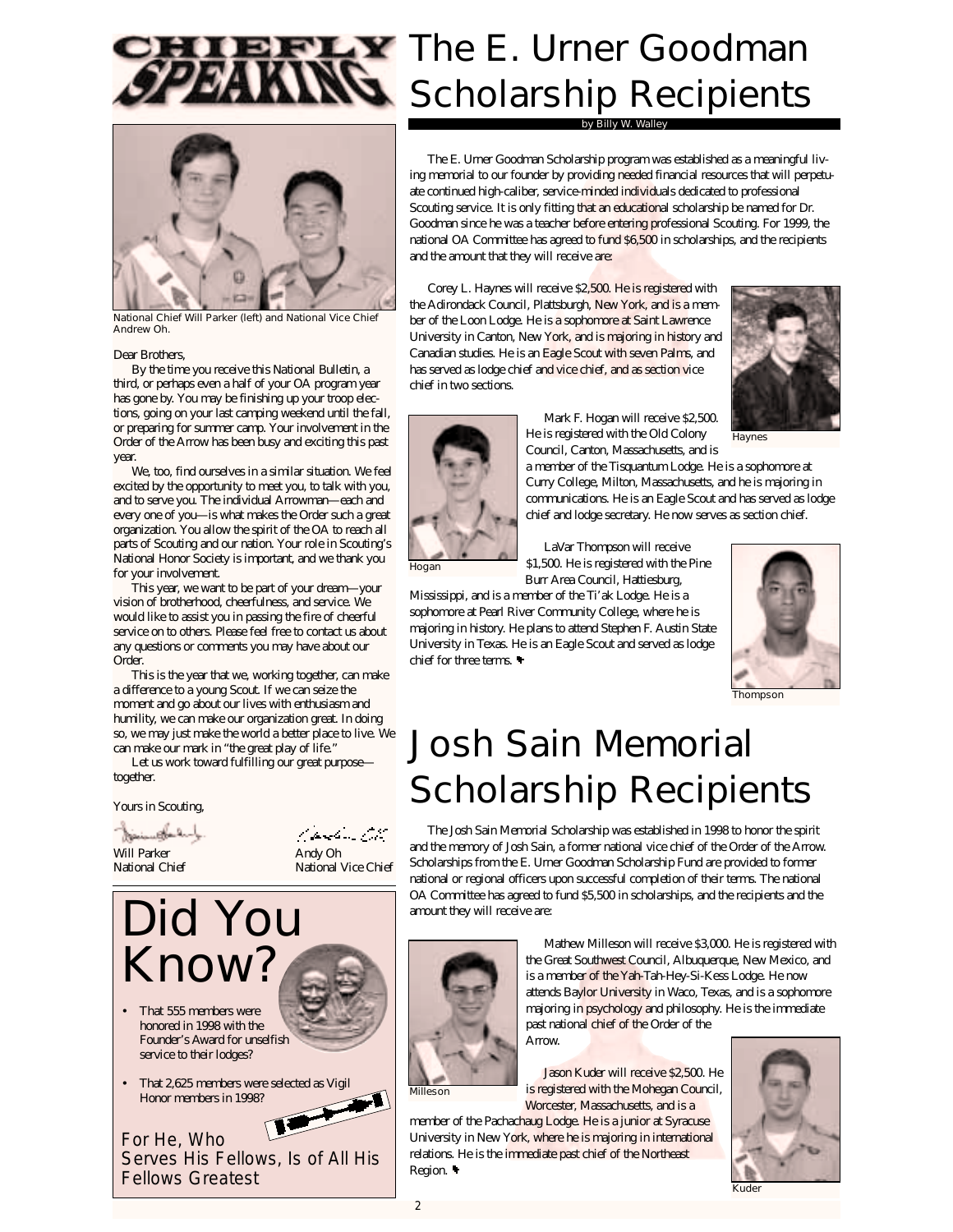# Fort Collins to Host National Leadership Summit

#### by Mike George

For the first time in its history, the Order of the Arrow will hold a National Leadership Summit for the key leadership of every lodge, section and region. The summit will be held at Colorado State University in Fort Collins, Colorado, and will begin on Saturday, July 31, and conclude on Tuesday, August 3, 1999. More than 1,200 Arrowmen are expected to attend this groundbreaking event.

The purpose of the summit is to present the Order's new five-year strategic plan (1998- 2002) to its leadership. The plan was developed over the past several years by members of the national OA Committee working in concert with youth and adult leaders throughout Scouting. Training, electives and discussion groups on how to help implement the

new plan will all be a vital part of the summit program.

The Order's key leadership will learn how the Order of the Arrow plans to expand its support beyond camping to include greater focus on leadership development, membership extension, adventurous programming, and broader service to Scouting and the community. The Order's vision is "to be recognized as Scouting's National Honor Society and an integral part of every council. Its service. activities, adventures, and training for youth and adults are models of quality leadership development and programming that enrich, support and help extend Scouting to America's youth."

Four critical issues were identified by the national Order of the Arrow Committee for completion in 1999:

Lodge Leadership Development training; OA troop/team representative program; Quality Lodge program; and the new role of the section. On Sunday and Monday mornings of the summit, lodge and section leaders will be trained in how to implement these programs in their home lodges and sections.

On Sunday and Monday afternoons, summit participants will be asked to take an active role in determining how to best implement future strategic plan initiatives by attending four of the 19 electives below. Never before has the frontline leadership had such a hands-on opportunity to influence national OA programs.

- Teaching Arrowmen to Communicate Our Strategy **Effectively**
- Communicating and Marketing Order of
- the Arrow Programs • Funding the Order's
- Strategic Plan Generating Order of the Arrow Income Through Sales and
- **Marketing** Preserving Our Order of the Arrow History
- **Total Outdoor** Arrowman Development
- New Order of the Arrow Ceremonial Manuals
- Recognition and Awards for Individuals
- Recognition and Awards for Lodges Service: Where It's
- At! (Part I) Service: Where It's
- At! (Part II) Service to America
- Update
- Scoutreach Troop Mentoring Program
- Today's Training Opportunities in the Order of the Arrow Section Officer
- Training
- Lodge Adviser Training
- Boy Scout Leadership One-Day Training
- Making the OA Troop Representative Program Happen in the Lodge
- New Role of the Section

The goal is to have every lodge and section's Key 3 (chief, adviser and professional adviser) attend the summit. The Key 3 should be actively involved in every part of the program at the summit and should give leadership to the plan upon return home.

The Order's five-year plan is a major undertaking and will require a great deal of effort by all Arrowmen. The rewards- a stronger Scouting program, a better understanding of service to others, a chance to make a difference in the lives of the next generation- are immense.

# NATIONAL COLLEGE<br>INTERNSHIP PROGRAM

#### by Brock Ostrander

The national OA Committee has chosen to take part in the BSA's National College Internship program. The internship program, developed in 1993, is specifically designed to introduce interested college seniors to the career of professional Scouting. The overall curriculum encompasses the major tasks required of professional Scouters. Interns work alongside a professional Scouter for about 20 hours a week and receive a stipend of \$1,500 for a semester of work and training.

Arrowmen accepted into the program receive academic credit for the internship program from their college or university for work completed within a full semester. Plus, the BSA provides all program materials and supplies. Interns who successfully complete the program may be offered permanent employment as a unit-serving executive in the council where they interned, or in one of the 320 local councils throughout the country.

The National College Internship program is currently being conducted in selected BSA councils throughout the country. Arrowmen can contact one of the 31 local councils listed below (or the national OA office) for further information:

| Apopka, Fla.       | Detroit, Mich.      | Ontario, Calif.   |
|--------------------|---------------------|-------------------|
| Atlanta, Ga.       | Fort Worth, Tex.    | Philadelphia, Pa. |
| Baltimore, Md.     | Houston, Tex.       | Pittsburgh, Pa.   |
| Bethesda, Md.      | Indianapolis, Ind.  | Portland, Ore.    |
| Boston, Mass.      | Kansas City, Mo.    | Rochester, N.Y.   |
| Chicago, III.      | Los Angeles, Calif. | Seattle, Wash.    |
| Cincinnati, Ohio   | Miami Lakes, Fla.   | San Antonio, Tex. |
| Columbus, Mo.      | Milwaukee, Wis.     | San Jose, Calif.  |
| Costa Mesa, Calif. | Metairie, La.       | Tacoma, Wash.     |
| Denver, Colo.      | New York, N.Y.      | Wichita, Kan.     |
| Denville. N.J.     | Omaha, Neb.         |                   |

# 1998 Goodman Camping Awards Announced

The national OA Committee is pleased to announce the selection of eight lodges for the E. Urner Goodman Camping Award. According to Billy Walley, vice chairman of the national OA recognitions and awards subcommittee, the purpose of the award is to encourage and challenge Order of the Arrow members and lodges to increase their effectiveness in promoting and increasing Scout camping in their region.

Eligible lodges must be classified as a National Quality Lodge, have published a Where to Go Camping booklet, have an exceptional unit visitation program, Arrowmen on camp staff, and a significant increase in long-term camping participation. Awards are presented to two outstanding lodges in each region annually. The lodges being recognized for their accomplishments in 1998 are:

| Northeast Region                | Southern Region         |
|---------------------------------|-------------------------|
| Kittatinny Lodge                | Sequoyah Lodge          |
| Hawk Mountain Council           | Sequoyah Council        |
| Reading, Pennsylvania           | Johnson City, Tennessee |
| Moswetuset Lodge                | Nawakwa Lodge           |
| <b>Boston Minuteman Council</b> | Robert E. Lee Council   |
| Boston, Massachusetts           | Richmond, Virginia      |
| Central Region                  | Western Region          |
| Lowaneu Allanque Lodge          | Ohlone Lodge            |
| <b>Three Fires Council</b>      | Pacific Skyline Council |
| St. Charles. Illinois           | San Mateo, California   |
| Indian Drum Lodge               | Lo La'Qam Geela Lodge   |

Scenic Trails Council Traverse City, Michigan Crater Lake Council Central Point, Oregon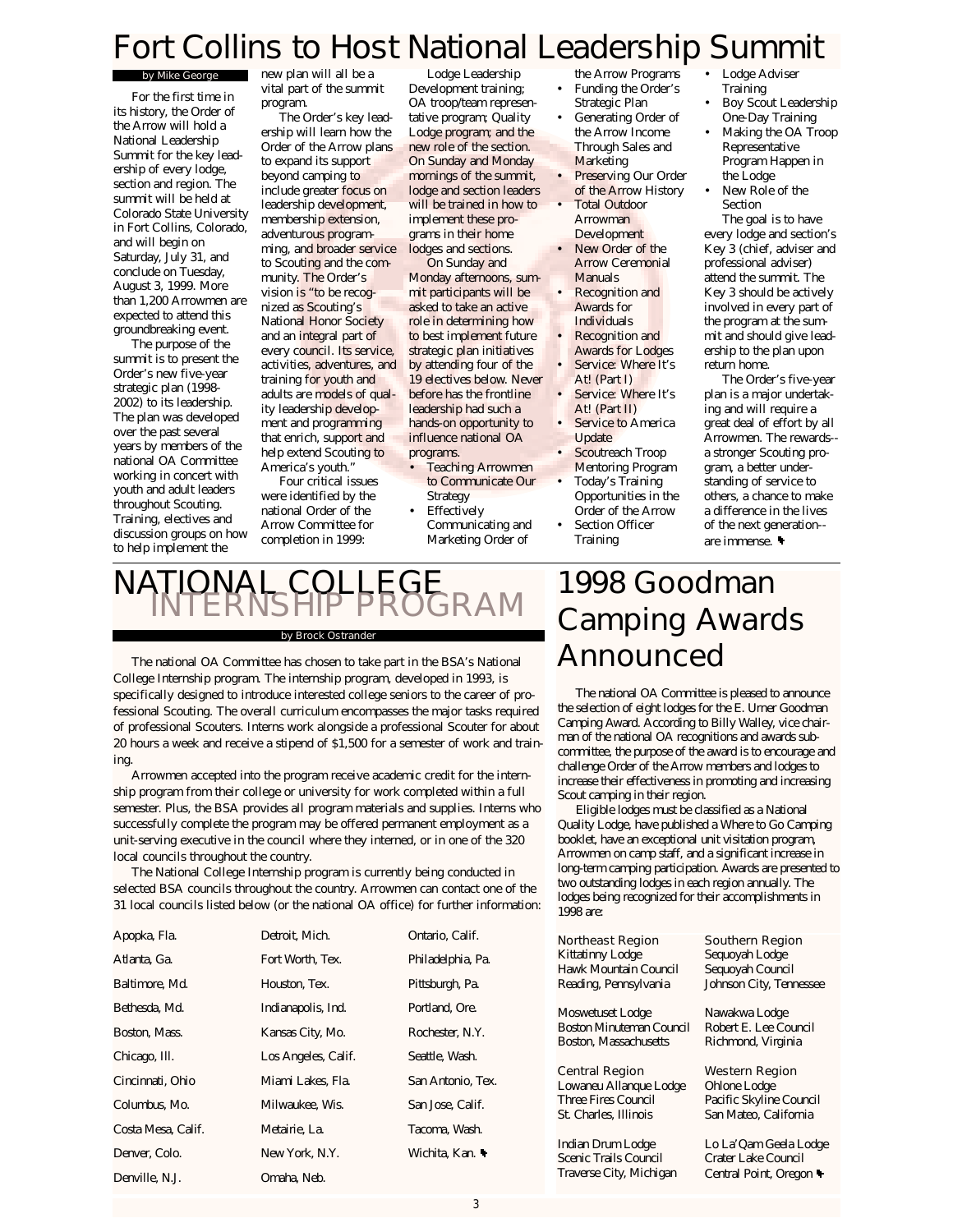

Kit-Ke-Hak-O-Kut Lodge, Mid-America Council, Omaha, Nebraska, holds an event each year called "Ceremonies Unlimited" to expose members to a hands-on experience in ceremonies. The weekend consists of regalia construction and classes including ceremony development, drumming and singing. Plans have also been made to add Indian dancing in future years. The lodge opens this event to all members of the Mid-America Council. Additional information is available by contacting Mike Mann, adviser. Web address: http://nfinity.com/~fjibero/oa97/ E-mail address: MMANN@MAIL.UNMC.EDU

Tsoiotsi Tsogalii Lodge, Greensboro, Old North State Council, North Carolina, has created a commemorative patch to celebrate its fifth anniversary in 1999. A special celebration will be held on November 12-14 at its fall fellowship, which will include a rededication ceremony and winter banquet. Web address:

http://www.asheboro.com/ons/oa70/oa\_70.htm

Narraticong Lodge of the former Thomas A. Edison Council in Edison, New Jersey, and Sanhican Lodge of the former George Washington Council in Pennington, New Jersey, merged as of March 1999 and is now the Central New Jersey Council in Pennington. This merger combines the 78 years of service of the Narracticong Lodge with the 80 years of service of the Sanhician Lodge. The new lodge name and number will be announced in the fall. For more information about the new lodge, contact Todd Bletcher at e-mail toadburp@aol.com. Web address:

http://www.eden.rutgers.edu/~csage/OA.htm

Golden Sun Lodge, Cornhusker Council, Lincoln, Nebraska, recently presented the Founder's Award to a family of OA members. The Founder's Award has been presented to the Hrabans: Robert J. Hraban and his two sons, Joseph E. Hraban and Jesse J. Hraban. Web address:

http://members.aol.com/clwaddl/GSLWebpage.htm

Black Eagle Lodge and the Barbarossa District of Transatlantic Council recently held its annual NESA banquet in recognition of those Scouts who attained the rank of Eagle during the past year. The dinner was held in Hohenecken, Germany. Dave Petrush, 1998 national OA vice chief, was the speaker for the banquet.

Web address:

http://www.geocities.com/Yosemite/3525/Blackeagle.ht ml

## National Quality Lodges Announced

Every year lodges have the opportunity to become a National Quality Lodge. The requirements range from a positive membership growth, achieving a certain percentage of brotherhood conversions, and possessing quality programming. This year 163 lodges from throughout the country received this honor.

To view the complete list and to see whether your lodge made the list of National Quality Lodge recipients, point your Web browser to the official National Order of the Arrow Web site: http://www.oa-bsa.org

# Profiles in Service

Wa-Hi-Nasa Lodge Puts Service into Action

by Chad Heflir

Past issues of the National Bulletin have contained articles about the Service to America program, detailing what it is, its importance to Scouting and the community, and how Arrowmen can help promote the program in their own council. In this issue, we want to share how one lodge's service efforts made a positive impact on one Tennessee community.

Arrowmen from Wa-Hi-

Nasa Lodge and Scouts of

the Middle Tennessee Council volunteered more than 4,000 hours of community service to Clarksville, Tennessee, in the span of a week's time.

Josh Tharpe

On Friday, January 22, 1999, Clarksville and surrounding areas were hard-hit by a tornado. Immediately following this incident, Order of the Arrow members from the Anawaha Chapter, Wa-Hi-Nasa Lodge, under the leadership of chapter chief Ryan Belew and adviser Steve Belew, along with Scouts from several local troops assisted the Emergency Operation Center, which organized relief efforts. During the following week, the Scouts provided disaster relief under the direction of the local American Red Cross, police, and Tennessee Emergency Management Agency. Their service included unloading and distributing food and supplies, fixing meals, assisting victims, running errands, and cleaning up sites affected by the tornado.

On January 29, 1999, the Montgomery County Emergency Management Agency asked area Scouts to assist the city in its cleanup efforts. Seven troops responded by supplying and operating dining flies for each of the seven cleanup areas, giving the workers a place to get in out of the rain, to eat, and to get a cup of hot chocolate or coffee

The Order of the Arrow commends the members of Wa-Hi-Nasa Lodge for their efforts to serve their community in a time of crisis. (Check out this lodge's Web site: http://www.edge.net/boyscout)

If your lodge or chapter has performed any noteworthy community service projects as a part of the Service to America program, please let us know; your lodge may be featured in the next issue of the National Bulletin.

# Service to America Recognition

by Andy Oh

In April 1997, the BSA developed the Service to America program to meet its commitment to President Clinton's appeal for 200 million hours of volunteer service by the end of the year 2000. The Order of the Arrow was asked to help. With this task ahead of us, several recognition items have been created for those who have excelled in promoting and participating in this program.

#### Scout Recognition

Each Scout is asked to give at least 12 hours of community service per year. Any Scout who fulfills this requirement may purchase a commemorative Service to America patch. If 75 percent of the Scouts in a unit earn the recognition, then all of the unit leaders will be eligible to purchase the patch. The Cub Scout pack, Boy Scout troop, Varsity Scout team, or Venturing crew should record the hours performed by each youth member on the Quality Unit Award application.

#### Lodge Recognition

Your lodge's task is to promote the Service to America program to individual packs, troops and teams annually and at Cub Scout and Boy Scout district roundtables. Lodges that successfully complete all the requirements for the Service to America program will be awarded an attractive Service to America certificate. A questionnaire provided in the October lodge charter renewal kit will help determine whether the lodge has completed the requirements.

#### Section Recognition

The national OA Committee will be providing additional recognition to the top two lodges in each section that have best fulfilled their promotional tasks. A questionnaire sent along with the lodge charter renewal kit will help narrow the field and assist each section in determining which lodges should be recognized.

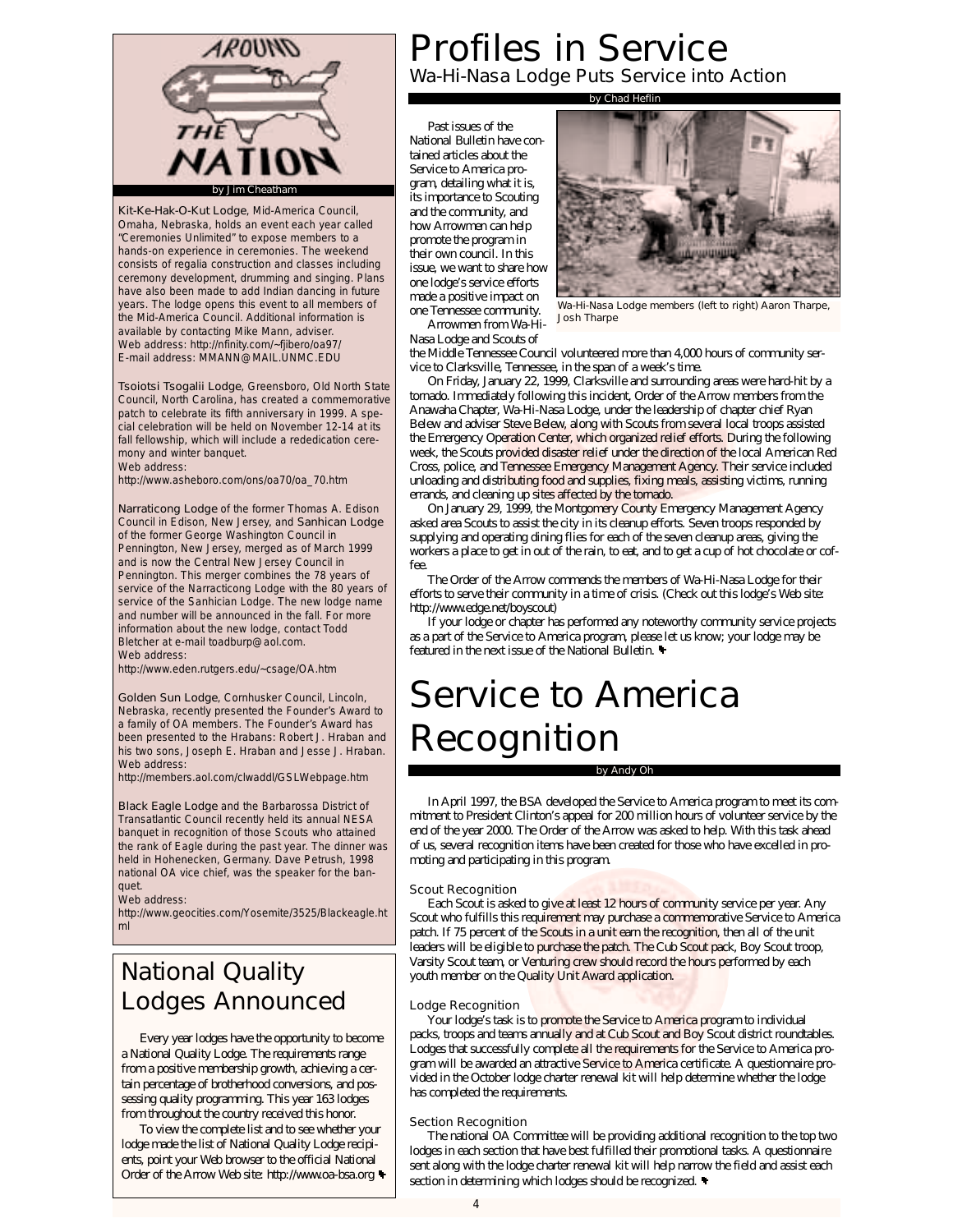## Northern Tier, continued from page 1.

2079. The balance of \$75 will be due when your application is approved.

Staff member for the OA voyage, Michael Beach, promises: "It will be the experience of a lifetime. You will never forget the adventures you'll have, lessons you'll learn, or friendships you'll make."

Do not hesitate any longer. Fill out an application and take part in this adventure of a lifetime!

## Northern Tier Requirements

No exceptions will be made to the following requirements. This program is voluntary, and selection for the OA Northern Tier Wilderness Voyage is both an honor and a privilege.

- Age: Be at least 16 years old the day your program begins, but not yet age 21 by its conclusion.
- Physical Fitness: Be strong and robust. Participants must be strong enough to carry a canoe and do strenuous portage trail work.
- Registration: Be a registered member of both the Boy Scouts of America and a local Order of the Arrow lodge.
- Program Cost: Participant cost is \$100 for the two-week experience, and this includes all program expenses such as meals and housing. See article for additional cost information.

**Sessions** 

- 1. June 9-21
- 2. June 16-28
- 3. June 23-July 5
- 4. June 30-July 12
- 5. July 7-19
- 6. July 14-26
- July 21-August 2 8. July 28-August 9
- 9. August 4-16
- 10. August 11-23

## Notice: National Chief and Vice Chief E-Mail List

Have you signed up for Will and Andy's e-mail list? The e-mail list was established to increase communication between Arrowmen and the national officers. Follow the simple steps below to establish your direct connection to our top youth leaders.

- 1. Send an e-mail message to listserv@scouter.net
- 2. Leave the subject line blank
- 3. In the body of the e-mail message, type SUBSCRIBE oa-national-chieflist (your name) (your lodge)

# NLS Training Fun & Sun

by Eric Gorney

What could be more fun than everyone's favorite training weekend, the National Leadership Seminar? How about spending a day with the OA's national officers? What about having both at the same time? This dream came true January 29-31, with a wonderful opportunity at the Boy Scouts of America's own Florida Sea Base in Islamorada, Florida. The weather was an added bonus with warm temperatures and cool breezes.

Delegates and advisers from each of the four regions traveled to the sunny highadventure base to experience the National Leadership Seminar Train-the-Trainer, which was implemented as a review and best-methods comparison of the NLS program. Training subcommittee chairman Mike Hoffman organized an inspirational weekend. National Chief Will Parker and Vice Chief Andy Oh led sessions and kept the weekend on-course. Past National Vice Chief Dave Petrush and SR 6N Chief Jim Cheatham also presented sessions.

Training began in the late afternoon on Friday, after everyone had eagerly absorbed the warmth and beauty of the sea base. Starting with overviews and general National Leadership Seminar strategy, training advanced to discussion on each individual NLS session. Regions were able to report new innovations, positive results, and potential opportunities for improvement. All angles of the NLS experience were covered, including organization, personnel, materials, and program.

With Saturday afternoon came an opportunity to experience the many activities of the sea base. Half of the group spent time on the sea -- on a beautiful boat ride, swimming and snorkeling, or took their chances with a reel and pole. The remaining half headed to exciting Key

West. The return to the sea base brought stories of the day: the sun, the fish, the birds, seasickness, and seeing professional wrestler Hollywood Hogan riding a moped in Key West!

Front Row (L to R): Dave Petrush, Mike George, Ken Jenkins, Rob Rodriguez, Andy Oh. Back Row (L to R): Sage Lichtenwalner, Ken Davis, Doug Fullman, Tom Reddin, Mark Hogan, Scott Schmidt.

> January 31 was the last chance for training and discussion. It was also Super Bowl Sunday, and football enthusiasm had peaked with cheers for Denver and Atlanta. Then, remembering the task at hand, participants added the final touches to an extremely successful weekend. The national OA Committee monitored input for possible changes, while the four regions enjoyed sharing ideas.

Accommodations at the Florida Sea Base, coupled with quality program and the leadership potential of the Arrowmen present, left everyone with a positive attitude for the future of the National Leadership Seminar. Although some were unhappy about the outcome of the Super Bowl, no one could complain about the National Leadership Seminar Train-the-Trainer.



From bottom to top: Clay Capp, Jim Cheatham, John Isley, Andy Oh, and Will Parker.

# Interactive Lodge Training Developed

#### by Justin Boren

At the 1999 National Leadership Summit this summer, the OA will introduce the newly revised Lodge Leader Development program. We have taken the ideas of the current Lodge Leader Development conference and, with the help of the best trainers in the nation, developed a training course that is like no other you have ever experienced. This training will help to develop the "nuts and bolts" that a lodge leader should know to operate the lodge effectively on a daily basis.

How is this new Lodge Leadership Development program interactive for the 21st century? Each Lodge Leadership Development kit will include an interactive CD-ROM. Using this CD, a lodge Key 3 can input information about its lodge. The program will then suggest a custom program specifically for your lodge. A lodge can choose the length of its program, anywhere from a half-day program to a two-and-ahalf-day program. This custom feature will help make each lodge's program meet its specific needs. Details about the program and the kit will be shared at the National Leadership Summit this summer.

When you combine the flexibility of the new Lodge Leadership Development program and the outstanding new syllabi with outstanding trainers recruited by the lodge, the result will be revitalized, well-trained lodge leaders.

When a lodge recruits the best trainers from its lodge, council, and section, the new lodge leadership development program affects every youth or adult who takes the course. You can expect to see the new program used in your lodge next year.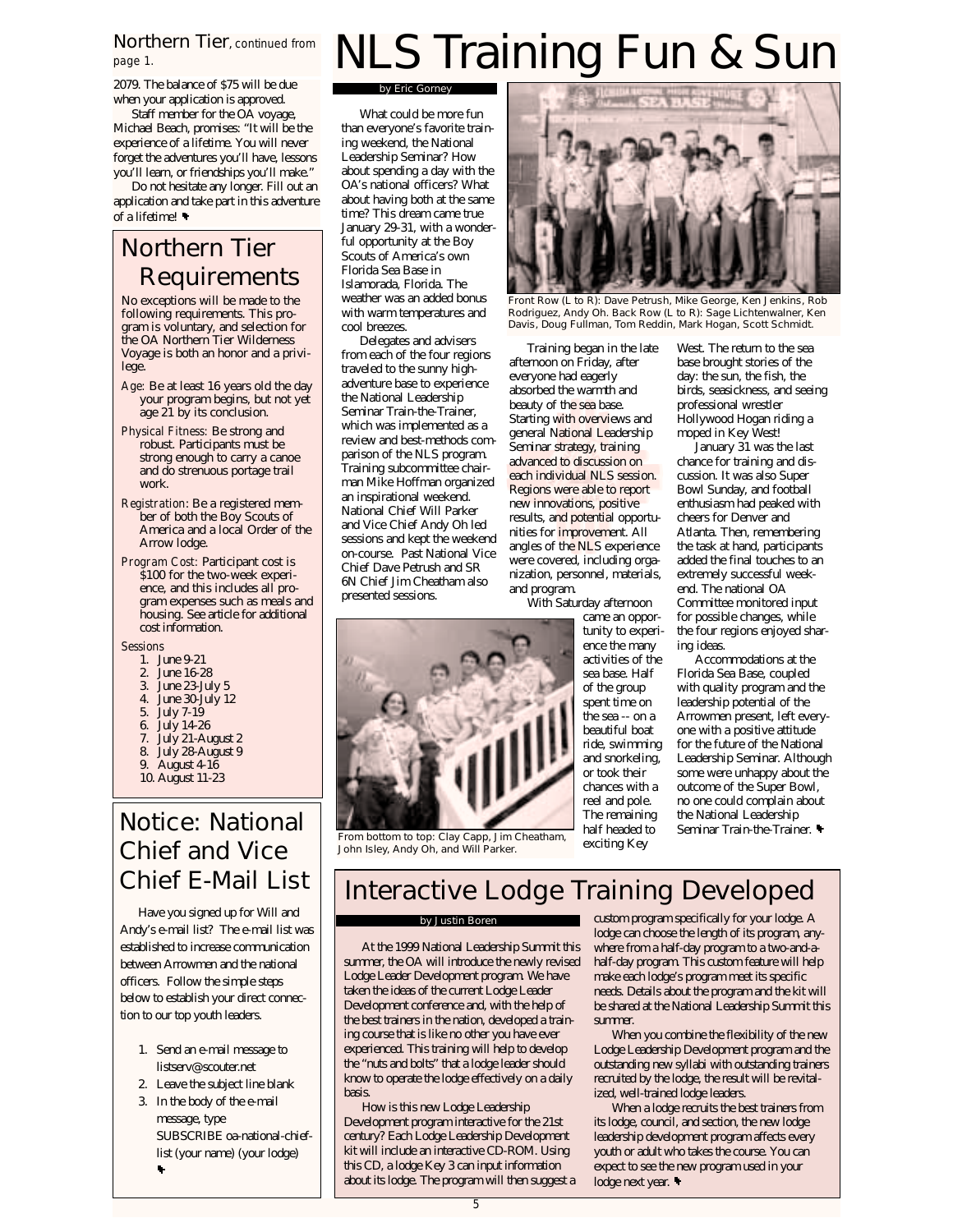# Tracking the OA Sash



In 1948, a major development for the OA sash occurred. This is the period collectors call "flock on felt." The sash itself was made of felt, but the arrow used was flocked -- in other words, spray-painted. The Vigil Honor sash was also flocked, and had an arrow with an oversized felt triangle, but the arrows within the oversized triangle were silk-screened.

During late 1951, brotherhood bars were flocked on the OA sash. Also during this period the oversized felt triangle on the Vigil sash was reduced and flocked onto the sash. The flocking of OA sashes ended in 1954 with the introduction of twill cloth with embroidered arrows.

As the use of twill cloth became dominant, two major stitches were used to bind the edges of the cloth sashes. The first was the railroad track stitch, or the double-stitched edge (used mostly from 1955-59), and the second was the rolled-edge stitch (used mostly from 1960-80). In 1980, the stitching on the twill cloth sashes changed from rolled-edge to chain-stitched edges. The last of the chain-stitched sashes were made in 1988, at which point single stitching was used.

In 1988, the OA created twill cloth sashes with iron-on or appliquéd arrows. These sashes were produced for only two years because the appliquéd arrows were literally peeling off. The OA then returned to embroidered arrows (including the insignia for Brotherhood and the Vigil Honor) on twill cloth using a single-stitched edge.

To commemorate the 75th anniversary of the Order of the Arrow, the national organization reproduced a collector's black sash with white embroidered arrows as a souvenir for the 1990 National Order of the Arrow Conference. To ensure that members did not wear the sash, it was produced without a snap and was made shorter than the average sash.

In 1990 the national chairman of the OA committee, Dr. Carl Marchetti, produced a sash for members of the national OA committee that was a replica of Goodman's gift to the 1946 OA committee. The sash was to be worn by committee members, the national chief and national vice chief at the 1990 NOAC only during Founders' Day.

Dr. Marchetti stepped down as chairman of the national OA committee on June 15, 1993. To celebrate his tenure as chairman, he produced a limited number of black Ordeal sashes with a white embroidered arrow for the national chief, national vice chief and members of the national OA committee. Each sash was numbered and contained a special personalized message from Dr. Marchetti.

Through the years, the use of the OA sash has remained constant even though there have been occasional changes in the stitching and positioning of arrows inside the Vigil triangle. During the 83 years of the organization's existence, the sash continues to remain the visible symbol of service as was intended by the Order of the Arrow cofounders.

(Information from this article was obtained from Order of the Arrow historians Kenneth Davis, Terry Grove, and Harris Tanner.)

This is the second part of a two part series on the Order of the Arrow sash.

### Report, continued from page 1.

Arrow was mentioned in the report with a blurb highlighting our successful 1998 National OA Conference. Also included in the report were key membership and advancement statistics, as well as the BSA's vision for the future.

I left Washington, D.C., exhausted from all of our activities, but proud to be an American, proud to be a Scout, and indebted to everyone who helped me be a part of this great experience.



Report to the Nation representatives place a wreath at the Tomb of the Unknown Soldier.

## Implementing the Strategic Plan Professionally Speaking

### by Rees A. Falkner

As a new Scout Executive in 1998, I had the opportunity to recruit a new Order of the Arrow lodge adviser. In preparation, I reviewed the new strategic plan of the Order of the Arrow. From it, I was able to capture a vision of what I would like to see for the Madockawanda Lodge and the Pine Tree Council.

I am pleased that the national Order of the Arrow has focused on leadership development as one of its key initiatives. I feel that one of the Order's greatest opportunities is to provide meaningful leadership opportunities for Arrowmen.

Envisioning the OA as Scouting's National Honor Society sets an exciting new tone. I believe it sets a much higher level of expectation for every Arrowman. Within this vision is embraced the concept that Arrowmen should dramatically increase their level of service and leadership skills. It means that an OA member will be someone who performs in such a manner that he is looked up to in his school, place of worship, and community as well as within Scouting. To accomplish these goals, we must continue to organize our lodges and enhance the support mechanisms within our councils. One of the goals for the Pine Tree Council is to become the "youth program of choice" for our community organizations. Young men who are products of the Order and truly exemplify the Scout Oath and Law as honor society members can help make this possible.

With this vision in mind, we now have an outstanding Scouter who embodies these high expectations and newly elected lodge officers who emulate these standards. As part of my commitment to this important program, we meet regularly as a "Key 5" (Scout executive, lodge adviser, lodge chief, lodge vice chief, and staff adviser). The OA's national strategic plan is our guide in setting the goals and benchmarks for our lodge.

There are tremendous opportunities for OA members to become involved with leadership development through the outdoor program. Arrowmen can work through the troop in



Rees A. Faulkner

teaching outdoor skills to Webelos Scouts, their parents and Webelos leaders. This provides an Arrowman the opportunity to use both his camping and leadership skills while mentoring other youth or adults. They have many opportunities to teach outdoor skills during campouts, roundtables, camp-orees, training sessions, etc. We can also ensure their continued interest in Scouting while increasing their tenure. We are in the process of sharing this concept with our training and activities committees, commissioners, and camp leaders.

I believe that the Order of the Arrow is, by and large, an untapped resource in leadership development. We must raise our level of expectations, then provide creative opportunities for Arrowmen to exercise their outdoor leadership skills. Through proper training, guidance, and inspiration, our OA youth members can become a tremendous asset to our training teams.

The Key 5 of the Madockawanda Lodge is committed to the new OA strategic plan. We are proud to be part of the Order of the Arrow. We feel confident in our ability to enhance the quality of leadership, to impact membership growth and to help increase older-youth interest and retention within the Pine Tree Council. I hope that every lodge and council will give a serious look at the new strategic plan. We are confident that it will make a real difference.

Rees Falkner serves as Scout executive of the Pine Tree Council in Portland, Maine. He is a Vigil Honor member and recipient of the OA's Distinguished Service Award.

This is an ongoing column where Scout Executives share how their council and lodge are implementing the OA Strategic Plan.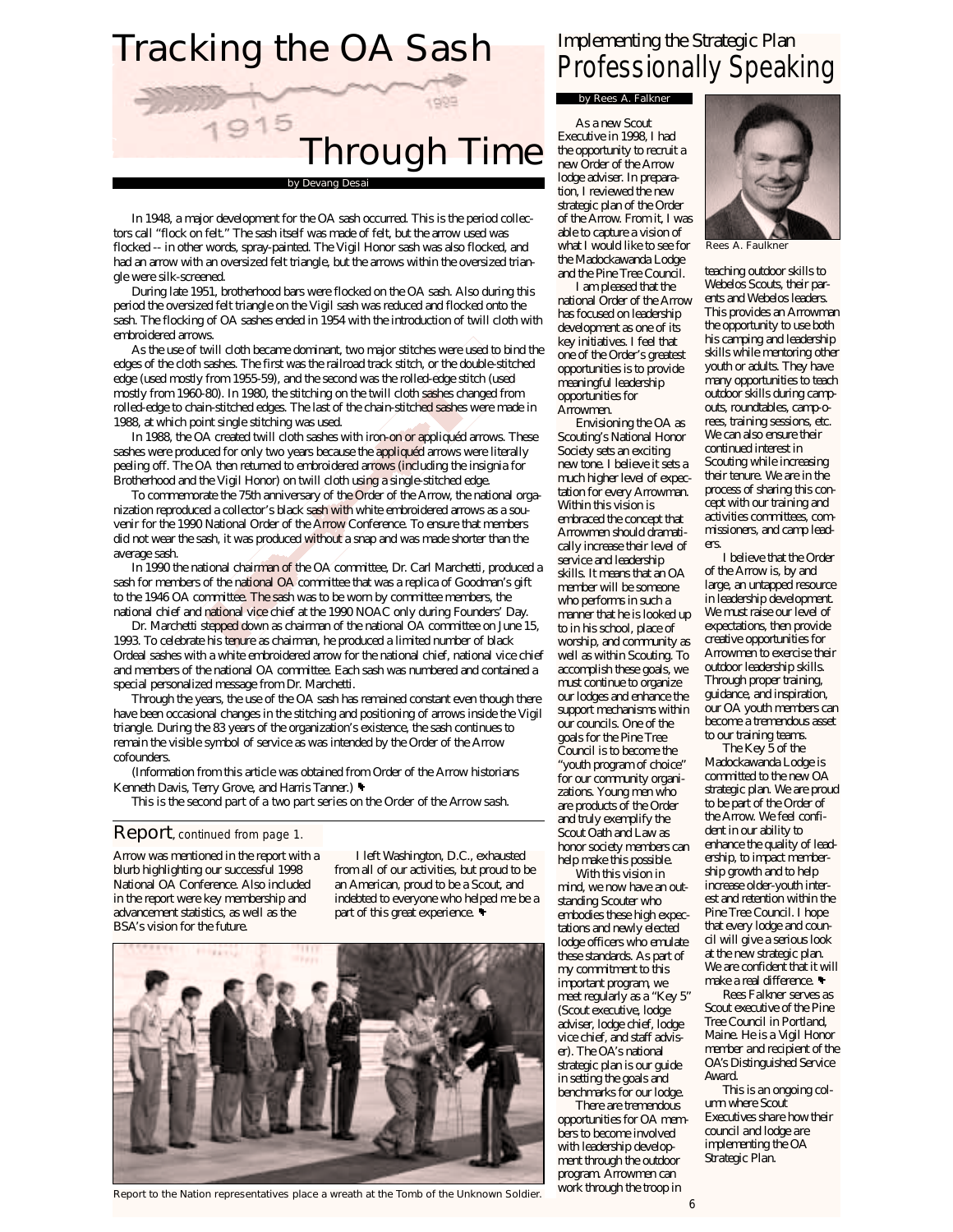# Regions in Cyberspace

by Jim Parker

Over the past few years, the Internet has offered great possibilities for the Order due to the growth of the Internet and the versatility of Web-based communication. Each region has worked very hard to create and maintain an official Web presence.

The first, debuting on May 15, 1997, was the Central Region's at

http://www.host.scouter.com/oacentral-region. The Central Region OA Web page is maintained by a team of dedicated Arrowmen who meet throughout the year to evaluate and plan the direction of the page. They have done an excellent job keeping the page visually appealing, as well as maintaining the content to make the page a useful tool.

This Web team prides itself

on the speed with which information has been posted to cyberspace. For example, for the past two years, the results of the OA national officer election were posted on the Central Region Web page almost immediately. The Web site also makes forms available online. The National Leadership Seminar forms, the Central Region newsletter, The Compass, and operations updates can all be found there. The Central Region's OA Web page, which averages 150 to 300 visits per week, proves it's an excellent way to communicate directly with Arrowmen in the region.

The Northeast Region's official OA Web page debuted in April 1999 at

http://www.physics.rutgers.edu/ ~csage/ner/ and is maintained by Sage Lichtenwalner, NE-2A section chief. According to



The Southern Region Web Page.



National Order of the Arrow Boy Scouts of America

The National Bulletin is published quarterly. If you have an article and/or picture (with caption) for submission, please send it to Jason Accola, 401 Montgomery Avenue, East Dubuque, IL, 61025- 1127; or e-mail it to accola@uiuc.edu. The next submission deadline is July 4, 1999.

Great Midwes **Lentral** Your Remon **NLS** at Philmout **Upcoming NLS Information (April)** Images from S.O.S. 98 **Download OA Documents** 

The Central Region Web Page.

Lichtenwalner, the photo gallery and section chief biographies are the most highly used areas. In the future, he hopes to add the Northeast Region's newsletter, The Visionary, to the Web page, as well as expanding resources available to the sections.

The Northeast Region also maintains an area of "fun stuff" on its OA Web page, which includes OA Jeopardy online, as well as pictures of NER personnel at various events. The region has done a nice job with its Order of the Arrow Web page, and a lot of great things loom on the horizon.

The Southern Region Web team prides itself on the fastloading, Spartan look of its page at

http://www.bsa.net/oa/sr/. The page has a very professional, crisp look. Web coordinator Tee Pruitt, who determines content, and Webmaster Chad Heflin maintain the Web page. Hats off to this team of Arrowmen. Since going online early in the fall of 1998, the page has been updated when information becomes available. Though the

exact number of hits is unknown, the use of the page can only increase as it becomes better known. Section chief profiles, National Leadership Summit information, and the latest word on the Southern Region's One Day program are all in the future for the Southern Region Web page.

The Western Region maintains the Order's second-oldest Web presence of the four regions. Arrowman Mike Philbrook maintains the page, located at

http://www.oawest.org. The Western Region has a "Fun & Games" area on its OA Web page, which holds the almighty (and very cool!) "Smash the Chief" game. Also, the Field Operations Guide can be found on this Web page and will soon be available for downloading by surfing Arrowmen. This page, which gets 400 to 500 hits per week, has a lot of graphics and creative styling to make it visually appealing and does not fall short on the most current information. All this makes the download time worth it.

Program/Events Editor Dave Petrush People/Recognition Editor Alex Rhodes Copy Adviser

David Garrett Layout Editor

Jim Schwab

Organization/Policy Editor

Clay Capp Layout Adviser

Craig Salazar Photo Editor

Whit Culver

Dear Readers: We have received numerous articles and photographs for publication, and will continue to welcome them. However, in the case of some photographs we have received inadequate information or quality. If you are submitting pictures for publication, please adhere to the following guidelines: (1) Provide names and lodges of all individuals in photographs. Identify the people from left to right, starting with the front row if there are multiple rows. (2) Those in the photograph should be in complete uniform, unless the activity captured does not require the complete uniform (such as the Philmont backcountry). (3) If an action photograph, provide a description of the activity and possible caption. (4) The photographs must be useable. They cannot be over/under exposed or too light/too dark to see.

7

Youth Coordinator Jason Accola Lead Adviser Jack Butler Vice Chairman of Comm. and Marketing Ken Grimes National Chief Will Parker National Vice Chief Andrew Oh National Chairman Ed Pease Director Clyde Mayer Associate Director Carey Miller